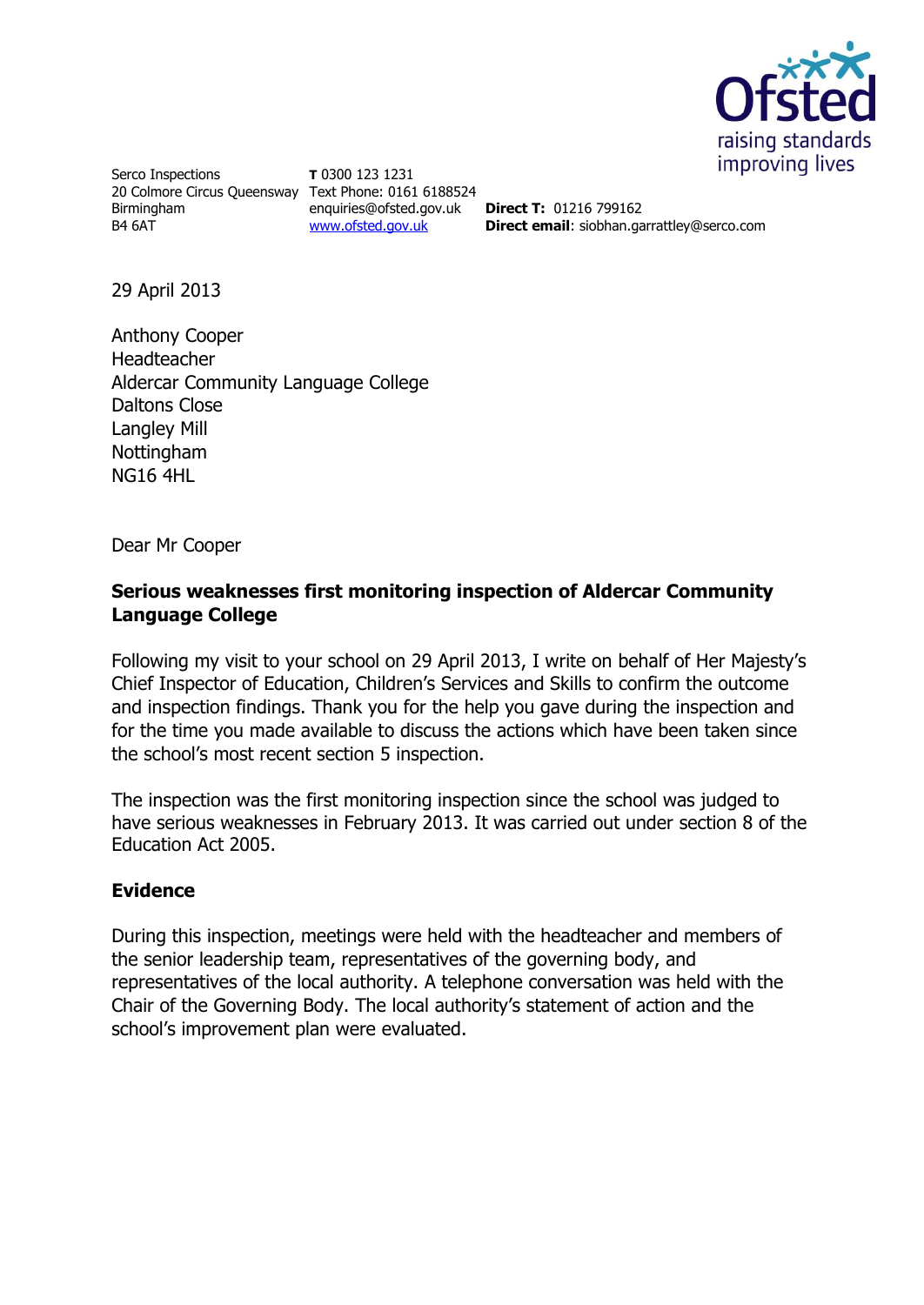

## **Context**

Since the school was inspected, a head of department for English has been appointed and will take up post in September 2013. Five new members of the governing body have been appointed to replace five governors who resigned. There have been no further changes to the staffing of the school.

## **The quality of leadership and management at the school**

The senior leadership team knows where improvement is required and is committed to improving students' achievement. As a result of action already taken, school records indicate that students are beginning to make better progress, particularly in English. Predictions for the percentage of students gaining A\* to C in both English and mathematics at the end of Key Stage 4 are higher than for previous years. The number of students who attend school regularly has risen markedly and school evaluations suggest that a well-planned training programme, along with coaching and mentoring for individual teachers, is improving the quality of teaching.

The school improvement plan contains suitable actions to drive improvements in teaching, achievement and leadership and management. These actions are linked to measurable and specific outcomes, such as improving the quality of teaching, within appropriate timescales. They are backed up by good strategies for checking the impact on the quality of teaching and students' progress. However, the clear targets to improve students' progress focus only on attainment and progress at the end of Key Stage 4, with no explicit expectations for students' progress in Key Stage 3. This makes it difficult to review the impact across the whole school.

The local authority has carried out an external review of the governing body, and this has led to a programme of training and support for governors. They now have a good understanding of their responsibilities and are committed to working with the senior leadership team to make sure the school improves. They have a better understanding of pupils' progress and a growing awareness of how well all staff are performing because they now get the information they need. Consequently, they are in a better position to challenge and support the senior leadership team.

The local authority provides very good support to the school. The statement of action includes thorough strategies to support its leaders, including the governing body, and draws on a range of consultants and external support to secure improvements in the areas identified by the Ofsted inspection. The School Progress Review Board, chaired by a senior member of the local authority and including members of the school's senior leadership team, helps to ensure that there is no slippage in the planned actions. It also helps to monitor and evaluate the progress made towards targets.